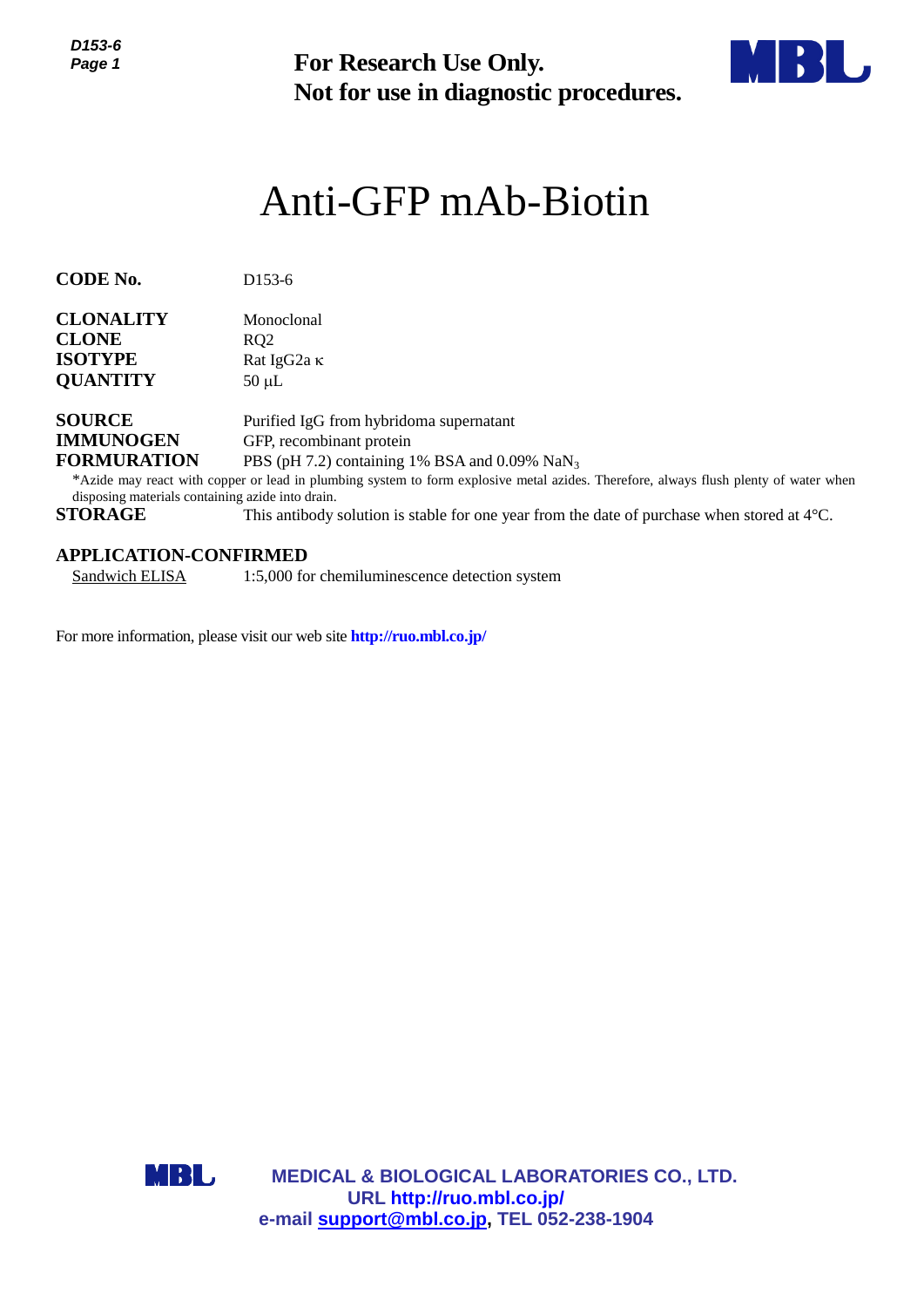### **RELATED PRODUCTS**

| <b>Antibodies</b>   |                                                      |
|---------------------|------------------------------------------------------|
| 598                 | Anti-GFP pAb (polyclonal)                            |
| 598-7               | Anti-GFP pAb-HRP-DirecT (polyclonal)                 |
| M048-3              | Anti-GFP mAb (1E4)                                   |
| D <sub>153</sub> -3 | Anti-GFP mAb (RQ2)                                   |
| D153-6              | Anti-GFP mAb-Biotin (RQ2)                            |
| D153-A48            | Anti-GFP mAb-Alexa Fluor® 488 (RQ2)                  |
| D153-A59            | Anti-GFP mAb-Alexa Fluor® 594 (RQ2)                  |
| D153-A64            | Anti-GFP mAb-Alexa Fluor® 647 (RQ2)                  |
| D153-8              | Anti-GFP mAb-Agarose (RQ2)                           |
| PM073               | Anti-Renilla GFP pAb (polyclonal)                    |
| <b>PM005</b>        | Anti-RFP pAb (polyclonal)                            |
| PM005-7             | Anti-RFP pAb-HRP-DirecT (polyclonal)                 |
| M <sub>155</sub> -3 | Anti-RFP mAb (8D6)                                   |
| M <sub>165</sub> -3 | Anti-RFP mAb (3G5)                                   |
| M165-8              | Anti-RFP mAb-Agarose (3G5)                           |
| M180-3              | Anti-HA-tag mAb (TANA2) (200 µL)                     |
| M180-6              | Anti-HA-tag mAb-Biotin (TANA2)                       |
| M180-7              | Anti-HA-tag mAb-HRP-DirecT (TANA2)                   |
|                     | M180-A48 Anti-HA-tag mAb-Alexa Fluor® 488 (TANA2)    |
|                     | M180-A59 Anti-HA-tag mAb-Alexa Fluor® 594 (TANA2)    |
|                     | M180-A64 Anti-HA-tag mAb-Alexa Fluor® 647 (TANA2)    |
| 561                 | Anti-HA-tag pAb (polyclonal) (0.1 mL)                |
| 561-5               | Anti-HA-tag pAb (polyclonal) (0.5 mL)                |
| 561-7               | Anti-HA-tag pAb-HRP-DirecT (polyclonal)              |
| 561-8               | Anti-HA-tag pAb-Agarose (polyclonal)                 |
| M132-3              | Anti-HA-tag mAb (5D8)                                |
| M185-3S             | Anti-DDDDK-tag mAb (FLA-1) (50 µL)                   |
| M185-3L             | Anti-DDDDK-tag mAb (FLA-1) (1 mL)                    |
|                     | M185-3LL Anti-DDDDK-tag mAb (FLA-1) (1 mL x 5)       |
|                     | M185-A48 Anti-DDDDK-tag mAb-Alexa Fluor® 488 (FLA-1) |
|                     | M185-A59 Anti-DDDDK-tag mAb-Alexa Fluor® 594 (FLA-1) |
|                     | M185-A64 Anti-DDDDK-tag mAb-Alexa Fluor® 647 (FLA-1) |
| M185-7              | Anti-DDDDK-tag mAb-HRP-DirecT (FLA-1)                |
| <b>PM020</b>        | Anti-DDDDK-tag pAb (polyclonal)                      |
| PM020-7             | Anti-DDDDK-tag pAb-HRP-DirecT (polyclonal)           |
| PM020-8             | Anti-DDDDK-tag pAb-Agarose (polyclonal)              |
| M192-3              | Anti-Myc-tag mAb (My3) (200 µL)                      |
|                     | Anti-Myc-tag mAb-Biotin (My3)                        |
| M192-6              |                                                      |
| M047-3              | Anti-Myc-tag mAb (PL14)                              |
| M047-6              | Anti-Myc-tag mAb-Biotin (PL14)                       |
| M047-7              | Anti-Myc-tag mAb-HRP-DirecT (PL14)                   |
| M047-8              | Anti-Myc-tag mAb-Agarose (PL14)                      |
|                     | M047-A48 Anti-Myc-tag mAb-Alexa Fluor® 488 (PL14)    |
|                     | M047-A59 Anti-Myc-tag mAb-Alexa Fluor® 594 (PL14)    |
|                     | M047-A64 Anti-Myc-tag mAb-Alexa Fluor® 647 (PL14)    |
| 562                 | Anti-Myc-tag pAb (polyclonal) (0.1 mL)               |
| 562-5               | Anti-Myc-tag pAb (polyclonal) (0.5 mL)               |
| D291-3              | Anti-His-tag mAb (OGHis) (200 µL)                    |
| D291-6              | Anti-His-tag mAb-Biotin (OGHis)                      |
| D291-7              | Anti-His-tag mAb-HRP-DirecT (OGHis)                  |
| D291-8              | Anti-His-tag mAb-Agarose (OGHis)                     |
| D291-A48            | Anti-His-tag mAb-Alexa Fluor® 488 (OGHis)            |
| D291-A59            | Anti-His-tag mAb-Alexa Fluor® 594 (OGHis)            |
| D291-A64            | Anti-His-tag mAb-Alexa Fluor® 647 (OGHis)            |
| M089-3              | Anti-His-tag mAb (6C4)                               |
| M136-3              | Anti-His-tag mAb (2D8)                               |
| PM032               | Anti-His-tag pAb (polyclonal)                        |

- PM032-8 Anti-His-tag pAb-Agarose (polyclonal)
- M167-3 Anti-V5-tag mAb (1H6)<br>PM003 Anti-V5-tag pAb (polycl
- Anti-V5-tag pAb (polyclonal)
- PM003-7 Anti-V5-tag pAb-HRP-DirecT (polyclonal)
- PM003-8 Anti-V5-tag pAb-Agarose (polyclonal)
- PM070 Anti-E-tag pAb (polyclonal)
- PM071 Anti-Calmodulin Binding Protein-tag pAb (polyclonal)

#### *Smart-IP* series

| $\omega$ <sub>11</sub> $\omega$ <sub>1</sub> $\epsilon$<br>3190 | 11 U.S<br>Magnetic Rack                       |
|-----------------------------------------------------------------|-----------------------------------------------|
| D153-9                                                          | Anti-GFP mAb-Magnetic beads (RQ2)             |
| M165-9                                                          | Anti-RFP mAb-Magnetic beads (3G5)             |
| M180-9                                                          | Anti-HA-tag mAb-Magnetic beads (TANA2)        |
| M132-9                                                          | Anti-HA-tag mAb-Magnetic beads (5D8)          |
| M185-9                                                          | Anti-DDDDK-tag mAb-Magnetic beads (FLA-1)     |
| M047-9                                                          | Anti-Myc-tag mAb-Magnetic beads (PL14)        |
| D291-9                                                          | Anti-His-tag mAb-Magnetic beads (OGHis)       |
| M167-9                                                          | Anti-V5-tag mAb-Magnetic beads (1H6)          |
| M198-9                                                          | Anti-E-tag mAb-Magnetic beads (21D11)         |
| D058-9                                                          | Anti-Multi Ubiquitin mAb-Magnetic beads (FK2) |
| M075-9                                                          | Mouse IgG1 (isotype control)-Magnetic beads   |
| M076-9                                                          | Mouse IgG2a (isotype control)-Magnetic beads  |
| M077-9                                                          | Mouse IgG2b (isotype control)-Magnetic beads  |
| M081-9                                                          | Rat IgG2a (isotype control)-Magnetic beads    |
| D153-10                                                         | Anti-GFP mAb-Magnetic Agarose (RQ2)           |
| M165-10                                                         | Anti-RFP mAb-Magnetic Agarose (3G5)           |
| M180-10                                                         | Anti-HA-tag mAb-Magnetic Agarose (TANA2)      |
| M132-10                                                         | Anti-HA-tag mAb-Magnetic Agarose (5D8)        |
| M185-10                                                         | Anti-DDDDK-tag mAb-Magnetic Agarose (FLA-1)   |
| M047-10                                                         | Anti-Myc-tag mAb-Magnetic Agarose (PL14)      |
| D <sub>291</sub> -10                                            | Anti-His-tag mAb-Magnetic Agarose (OGHis)     |
| M167-10                                                         | Anti-V5-tag mAb-Magnetic Agarose (1H6)        |
| M198-10                                                         | Anti-E-tag mAb-Magnetic Agarose (21D11)       |
|                                                                 |                                               |
|                                                                 | <b>Protein Purification Kits</b>              |
| 3320                                                            | HA-tagged Protein PURIFICATION KIT            |
| 3321                                                            | HA-tagged Protein PURIFICATION GEL (1 mL)     |
| 3325                                                            | DDDDK-tagged Protein PURIFICATION KIT         |
| 3326                                                            | DDDDK-tagged Protein PURIFICATION GEL         |
|                                                                 | $(1 \text{ mL gel}, 5 \text{ mg peptide})$    |
| 3327                                                            | DDDDK-tagged Protein PURIFICATION GEL         |
|                                                                 | (5 mL gel, 25 mg peptide)                     |
| 3328                                                            | DDDDK-tagged Protein PURIFICATION GEL         |
|                                                                 | $(5 \text{ mL gel})$                          |
| 3329                                                            | DDDDK-tagged Protein PURIFICATION GEL         |
|                                                                 | $(25 \text{ mL} \text{ gel})$                 |
| 3325-205                                                        | DDDDK-tag peptide (1 mg x 5)                  |
| 3326K                                                           | DDDDK-tagged Protein PURIFICATION CARTRIDGE   |
|                                                                 | $(1$ mLx 1)                                   |
| 3305                                                            | c-Myc-tagged Protein MILD PURIFICATION KIT    |
| 3306                                                            | c-Myc-tagged Protein MILD PURIFICATION GEL    |
|                                                                 | $(1 \text{ mL gel}, 1 \text{ mg peptide})$    |
| 3310                                                            | His-tagged Protein PURIFICATION KIT           |
| 3311                                                            | His-tagged Protein PURIFICATION GEL           |
|                                                                 | (1 mL gel, 5 mg peptide)                      |
| 3315                                                            | V5-tagged Protein PURIFICATION KIT            |
| 3316                                                            | V5-tagged Protein PURIFICATION GEL (1 mL)     |

Other related antibodies and kits are also available. Please visit our website at<http://ruo.mbl.co.jp/>